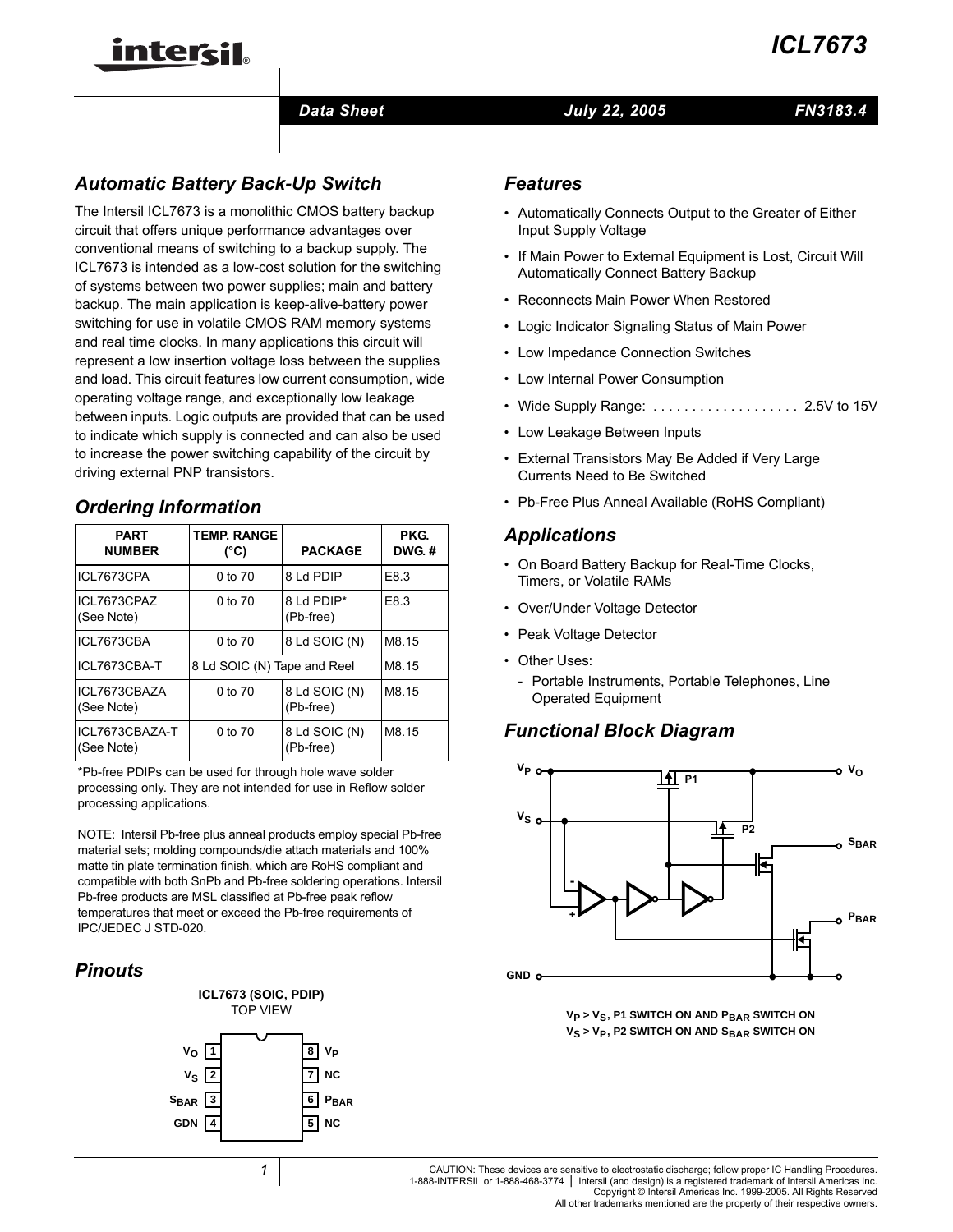### Absolute Maximum Ratings **Thermal Information**

| Input Supply ( $V_P$ or $V_S$ ) Voltage GND - 0.3V to +18V               |  |
|--------------------------------------------------------------------------|--|
| Output Voltages $P_{\text{BAR}}$ and $S_{\text{BAR}}$ GND - 0.3V to +18V |  |
| Peak Current                                                             |  |
|                                                                          |  |
|                                                                          |  |
|                                                                          |  |
|                                                                          |  |

### **Operating Conditions**

| Temperature Range: |  |
|--------------------|--|
|                    |  |

| Thermal Resistance (Typical, Note 2)             |     | $\theta$ <sub>JA</sub> (°C/W) $\theta$ <sub>JC</sub> (°C/W) |
|--------------------------------------------------|-----|-------------------------------------------------------------|
| PDIP Package*                                    | 150 | N/A                                                         |
| Plastic SOIC Package                             | 180 | N/A                                                         |
|                                                  |     |                                                             |
| Maximum Lead Temperature (Soldering, 10sec)300°C |     |                                                             |
| (SOIC - Lead Tips Only)                          |     |                                                             |

\*Pb-free PDIPs can be used for through hole wave solder processing only. They are not intended for use in Reflow solder processing applications.

*CAUTION: Stresses above those listed in "Absolute Maximum Ratings" may cause permanent damage to the device. This is a stress only rating and operation of the device at these or any other conditions above those indicated in the operational sections of this specification is not implied.*

#### NOTES:

1. Derate above 25°C by 0.38mA/°C.

2.  $\theta_{JA}$  is measured with the component mounted on an evaluation PC board in free air.

| <b>PARAMETER</b>                                    | <b>SYMBOL</b>  | <b>TEST CONDITIONS</b>                                                             | <b>MIN</b>                   | <b>TYP</b>               | <b>MAX</b>               | <b>UNITS</b> |
|-----------------------------------------------------|----------------|------------------------------------------------------------------------------------|------------------------------|--------------------------|--------------------------|--------------|
| Input Voltage                                       | Vр             | $V_S = 0V$ , $I_{LOAD} = 0mA$                                                      | 2.5                          | $\overline{\phantom{a}}$ | 15                       | V            |
|                                                     | $V_S$          | $V_P = 0V$ , $I_{LOAD} = 0mA$                                                      | 2.5                          |                          | 15                       | V            |
| Quiescent Supply Current                            | $ + $          | $V_P = 0V$ , $V_S = 3V$ , $I_{LOAD} = 0mA$                                         | $\overline{\phantom{0}}$     | 1.5                      | 5                        | μA           |
| Switch Resistance P1 (Note 1)                       | $r_{DS(ON)}P1$ | $V_P = 5V$ , $V_S = 3V$ , $I_{LOAD} = 15mA$                                        | $\overline{\phantom{m}}$     | 8                        | 15                       | Ω            |
|                                                     |                | At $T_A$ = +85°C                                                                   | $\overline{a}$               | 16                       |                          | Ω            |
|                                                     |                | $V_P = 9V$ , $V_S = 3V$ , $I_{LOAD} = 15mA$                                        | $\overline{\phantom{a}}$     | 6                        | $\blacksquare$           | Ω            |
|                                                     |                | $V_P = 12V$ , $V_S = 3V$ , $I_{LOAD} = 15mA$                                       | L,                           | 5                        |                          | Ω            |
| Temperature Coefficient of Switch<br>Resistance P1  | $T_{C(P1)}$    | $V_P = 5V$ , $V_S = 3v$ , $I_{LOAD} = 15mA$                                        | $\qquad \qquad \blacksquare$ | 0.5                      | $\overline{\phantom{a}}$ | $\%$ /°C     |
| Switch Resistance P2 (Note 1)                       |                | $r_{DS(ON)}P2$   V <sub>P</sub> = 0V, V <sub>S</sub> = 3V, I <sub>LOAD</sub> = 1mA | $\overline{\phantom{a}}$     | 40                       | 100                      | Ω            |
|                                                     |                | At $T_A$ = +85°C                                                                   | $\overline{\phantom{a}}$     | 60                       | $\overline{\phantom{a}}$ | Ω            |
|                                                     |                | $V_P = 0V$ , $V_S = 5V$ , $I_{LOAD} = 1mA$                                         | $\frac{1}{2}$                | 26                       | $\overline{\phantom{a}}$ | Ω            |
|                                                     |                | $V_P = 0V$ , $V_S = 9V$ , $I_{LOAD} = 1mA$                                         | $\blacksquare$               | 16                       |                          | Ω            |
| Temperature Coefficient of Switch<br>Resistance P2  | $T_{C(P2)}$    | $V_P = 0V$ , $V_S = 3V$ , $I_I_{OAD} = 1mA$                                        | $\overline{\phantom{a}}$     | 0.7                      | $\overline{\phantom{a}}$ | $\%$ /°C     |
| Leakage Current ( $V_P$ to $V_S$ )                  | $I_{L(PS)}$    | $V_P = 5V$ , $V_S = 3V$ , $I_I_{OAD} = 10mA$                                       | $\overline{\phantom{0}}$     | 0.01                     | 20                       | nA           |
|                                                     |                | At $T_A$ = +85°C                                                                   |                              | 35                       | $\overline{\phantom{a}}$ | nА           |
| Leakage Current (V <sub>P</sub> to V <sub>S</sub> ) | $I_{L(SP)}$    | $V_P = 0V$ , $V_S = 3V$ , $I_{LOAD} = 10mA$                                        | $\overline{\phantom{a}}$     | 0.01                     | 50                       | nA           |
|                                                     |                | at $T_A$ = +85°C                                                                   | $\overline{\phantom{m}}$     | 120                      | $\overline{a}$           | nA           |
| Open Drain Output Saturation Voltages               | <b>VOPBAR</b>  | $V_P = 5V$ , $V_S = 3V$ , $I_{SINK} = 3.2mA$ , $I_{LOAD} = 0mA$                    | $\frac{1}{2}$                | 85                       | 400                      | mV           |
|                                                     |                | At $T_A = 85^{\circ}$ C                                                            | $\frac{1}{2}$                | 120                      |                          | mV           |
|                                                     |                | $V_P = 9V$ , $V_S = 3V$ , $I_{SINK} = 3.2mA$ , $I_{LOAD} = 0mA$                    | $\overline{\phantom{a}}$     | 50                       | $\overline{\phantom{a}}$ | mV           |
|                                                     |                | $V_P$ = 12V, $V_S$ = 3V, $I_{SINK}$ = 3.2mA<br>$I_{LOAD} = 0$ mA                   | $\overline{\phantom{a}}$     | 40                       |                          | mV           |
| Open Drain Output Saturation Voltages               | VOSBAR         | $V_P = 0V$ , $V_S = 3V$ , $I_{SINK} = 3.2mA$ , $I_{LOAD} = 0mA$                    | $\overline{\phantom{a}}$     | 150                      | 400                      | mV           |
|                                                     |                | at $T_A$ = +85°C                                                                   | $\overline{\phantom{a}}$     | 210                      |                          | mV           |
|                                                     |                | $V_P = 0V$ , $V_S = 5V$ , $I_{SINK} = 3.2mA I_{LOAD} = 0mA$                        | $\overline{\phantom{m}}$     | 85                       | $\overline{\phantom{a}}$ | mV           |
|                                                     |                | $V_P = 0V$ , $V_S = 9V$ , $I_{SINK} = 3.2mA I_{LOAD} = 0mA$                        | $\overline{a}$               | 50                       |                          | mV           |
|                                                     |                |                                                                                    |                              |                          |                          |              |

# **Electrical Specifications** TA = 25°C Unless Otherwise Specified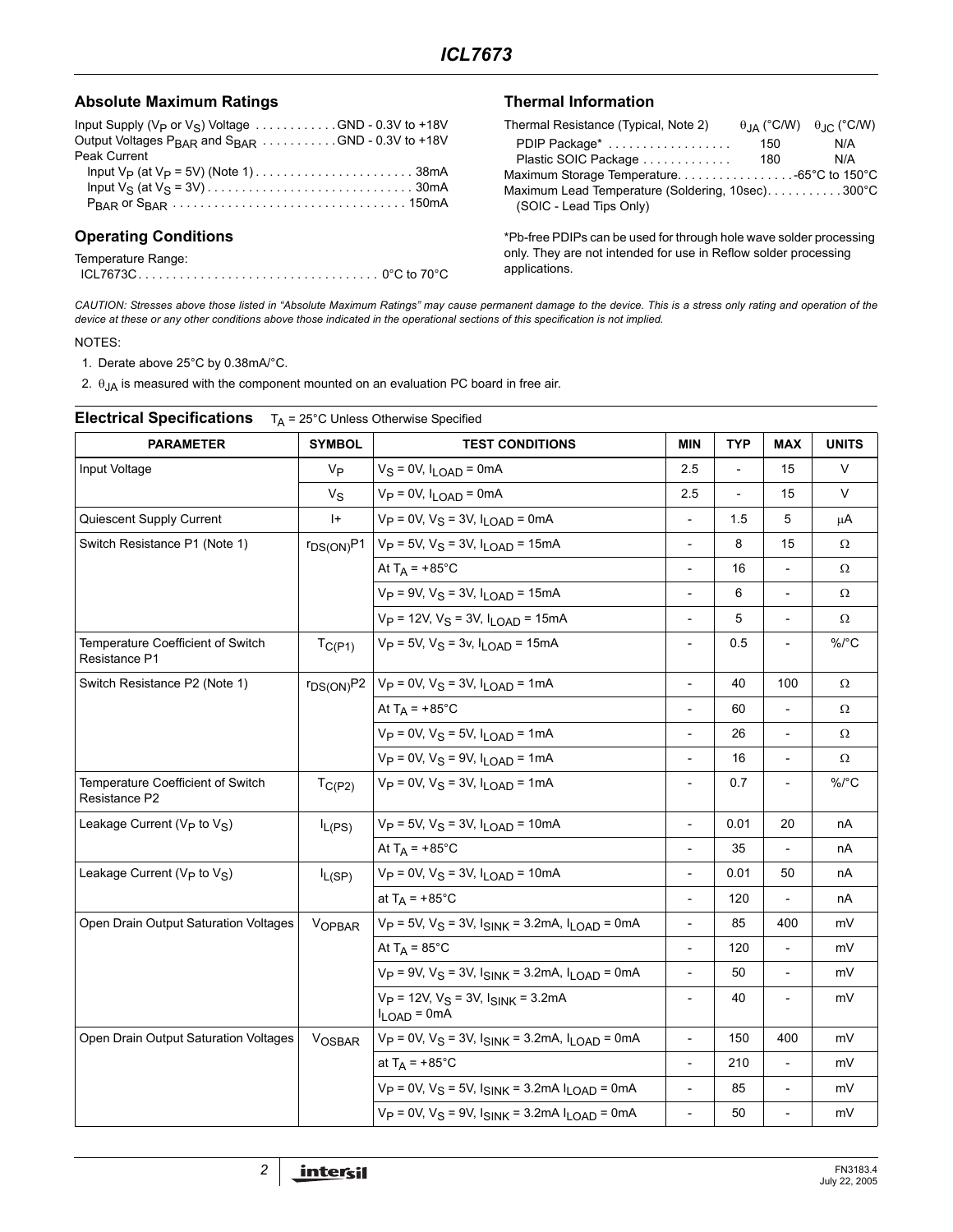| <b>PARAMETER</b>                                                                     | <b>SYMBOL</b> | <b>TEST CONDITIONS</b>                              | <b>MIN</b>               | TYP | <b>MAX</b>               | <b>UNITS</b> |
|--------------------------------------------------------------------------------------|---------------|-----------------------------------------------------|--------------------------|-----|--------------------------|--------------|
| Output Leakage Currents of P <sub>BAR</sub> and<br>$S_{\text{BAR}}$                  | <b>LPBAR</b>  | $V_P = 0V$ , $V_S = 15V$ , $I_I_{OAD} = 0mA$        |                          | 50  | 500                      | nA           |
|                                                                                      |               | at T <sub>A</sub> = +85°C                           | $\overline{\phantom{0}}$ | 900 | $\overline{\phantom{a}}$ | nA           |
|                                                                                      | <b>LSBAR</b>  | $V_P = 15V$ , $V_S = 0V$ , $I_I_{OAD} = 0mA$        |                          | 50  | 500                      | nA           |
|                                                                                      |               | at $T_A$ = +85°C                                    |                          | 900 | $\overline{\phantom{a}}$ | nA           |
| Switchover Uncertainty for Complete<br>Switching of Inputs and Open Drain<br>Outputs | $V_P - V_S$   | $V_S = 3V$ , $I_{SINK} = 3.2mA$ , $I_{LOAD} = 15mA$ |                          | ±10 | ±50                      | mV           |

**Electrical Specifications**  $T_A = 25^\circ$ C Unless Otherwise Specified **(Continued)** 

NOTE:

3. The Minimum input to output voltage can be determined by multiplying the load current by the switch resistance.

# *Typical Performance Curves*







**FIGURE 3. SUPPLY CURRENT AS A FUNCTION OF SUPPLY VOLTAGE**







**FIGURE 4. PBAR OR SBAR SATURATION VOLTAGE AS A FUNCTION OF OUTPUT CURRENT**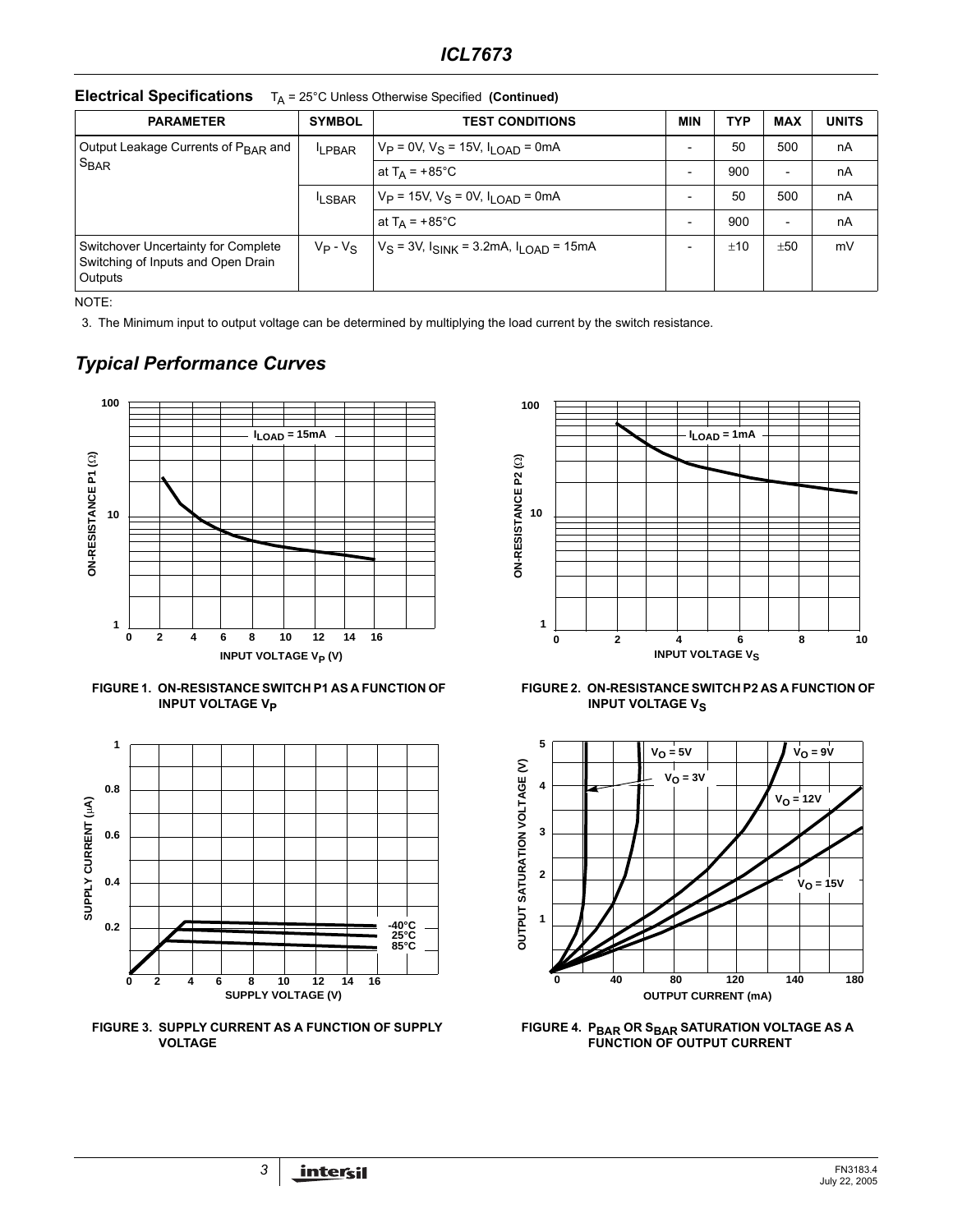

FIGURE 5. I<sub>S</sub> LEAKAGE CURRENT V<sub>P</sub> TO V<sub>S</sub> AS A **FUNCTION OF INPUT VOLTAGE**

### *Detailed Description*

As shown in the Functional Diagram, the ICL7673 includes a comparator which senses the input voltages  $V_P$  and  $V_S$ . The output of the comparator drives the first inverter and the open-drain N-Channel transistor P<sub>BAR</sub>. The first inverter drives a large P-Channel switch,  $P_1$ , a second inverter, and another open-drain N-Channel transistor, S<sub>BAR</sub>. The second inverter drives another large P-Channel switch  $P_2$ . The ICL7673, connected to a main and a backup power supply, will connect the supply of greater potential to its output. The circuit provides break-before-make switch action as it switches from main to backup power in the event of a main power supply failure. For proper operation, inputs  $V_P$  and  $V_S$ must not be allowed to float, and, the difference in the two supplies must be greater than 50mV. The leakage current through the reverse biased parasitic diode of switch  $P_2$  is very low.

# *Output Voltage*

The output operating voltage range is 2.5V to 15V. The insertion loss between either input and the output is a function of load current, input voltage, and temperature. This is due to the P-Channels being operated in their triode region, and, the ON-resistance of the switches is a function of output voltage  $V_{\Omega}$ . The ON-resistance of the P-Channels have positive temperature coefficients, and therefore as temperature increases the insertion loss also increases. At

low load currents the output voltage is nearly equal to the greater of the two inputs. The maximum voltage drop across switch  $P_1$  or  $P_2$  is 0.5V, since above this voltage the bodydrain parasitic diode will become forward biased. Complete switching of the inputs and open-drain outputs typically occurs in 50µs.

### *Input Voltage*

The input operating voltage range for  $V_P$  or  $V_S$  is 2.5V to 15V. The input supply voltage ( $V_P$  or  $V_S$ ) slew rate should be limited to 2V per microsecond to avoid potential harm to the circuit. In line-operated systems, the rate-of-rise (or fall) of the supply is a function of power supply design. For battery applications it may be necessary to use a capacitor between the input and ground pins to limit the rate-of-rise of the supply voltage. A low-impedance capacitor such as a  $0.047\mu$ F disc ceramic can be used to reduce the rate-of-rise.

# *Status Indicator Outputs*

The N-Channel open drain output transistors can be used to indicate which supply is connected, or can be used to drive external PNP transistors to increase the power switching capability of the circuit. When using external PNP power transistors, the output current is limited by the beta and thermal characteristics of the power transistors. The application section details the use of external PNP **transistors** 

# *Applications*

A typical discrete battery backup circuit is illustrated in Figure 6. This approach requires several components, substantial printed circuit board space, and high labor cost. It also consumes a fairly high quiescent current. The ICL7673 battery backup circuit, illustrated in Figure 7, will often replace such discrete designs and offer much better performance, higher reliability, and lower system manufacturing cost. A trickle charge system could be implemented with an additional resistor and diode as shown in Figure 8. A complete low power AC to regulated DC system can be implemented using the ICL7673 and ICL7663S micropower voltage regulator as shown in Figure 9.



**FIGURE 6. DISCRETE BATTERY BACKUP CIRCUIT**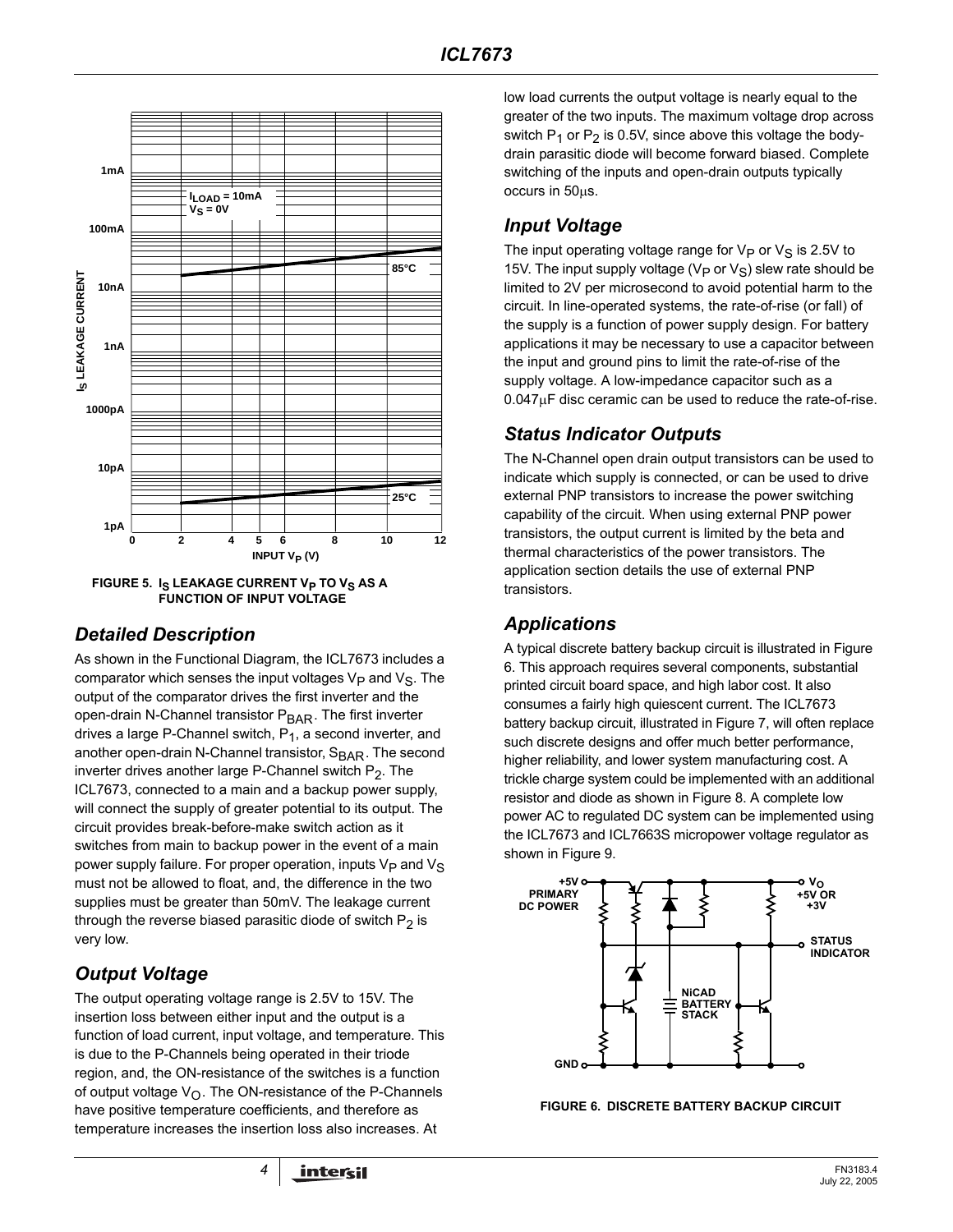Applications for the ICL7673 include volatile semiconductor memory storage systems, real-time clocks, timers, alarm systems, and over/under the voltage detectors. Other systems requiring DC power when the master AC line supply fails can also use the ICL7673.



**FIGURE 7. ICL7673 BATTERY BACKUP CIRCUIT**



#### **FIGURE 8. APPLICATION REQUIRING RECHARGEABLE BATTERY BACKUP**

A typical application, as illustrated in Figure 12, would be a microprocessor system requiring a 5V supply. In the event of primary supply failure, the system is powered down, and a 3V battery is employed to maintain clock or volatile memory data. The main and backup supplies are connected to  $V_P$ and  $V_{\rm S}$ , with the circuit output  $V_{\rm O}$  supplying power to the clock or volatile memory. The ICL7673 will sense the main supply, when energized, to be of greater potential than  $V_S$ and connect, via its internal MOS switches,  $V_P$  to output  $V_O$ . The backup input,  $V_S$  will be disconnected internally. In the event of main supply failure, the circuit will sense that the backup supply is now the greater potential, disconnect  $V_P$ from  $V_{\Omega}$ , and connect  $V_{S}$ .

Figure 11 illustrates the use of external PNP power transistors to increase the power switching capability of the circuit. In this application the output current is limited by the beta and thermal characteristics of the power transistors.

If hysteresis is desired for a particular low power application, positive feedback can be applied between the input  $V_P$  and open drain output S<sub>BAR</sub> through a resistor as illustrated in Figure 12. For high power applications hysteresis can be applied as shown in Figure 13.

The ICL7673 can also be used as a clipping circuit as illustrated in Figure 14. With high impedance loads the circuit output will be nearly equal to the greater of the two input signals.



**FIGURE 9. POWER SUPPLY FOR LOW POWER PORTABLE AC TO DC SYSTEMS**



**FIGURE 10. TYPICAL MICROPROCESSOR MEMORY APPLICATION**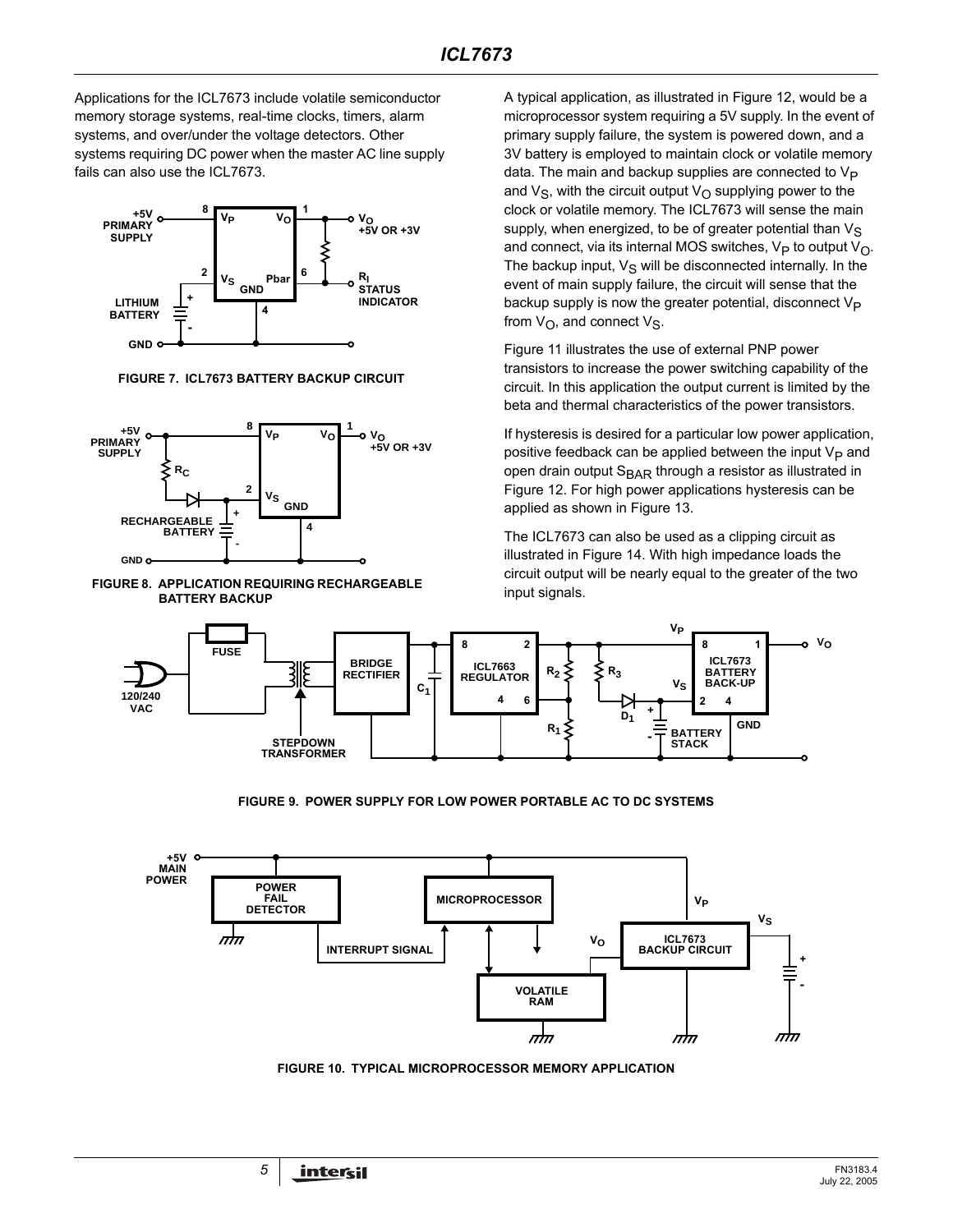

**FIGURE 11. HIGH CURRENT BATTERY BACKUP SYSTEM**



**FIGURE 12. LOW CURRENT BATTERY BACKUP SYSTEM WITH HYSTERESIS**